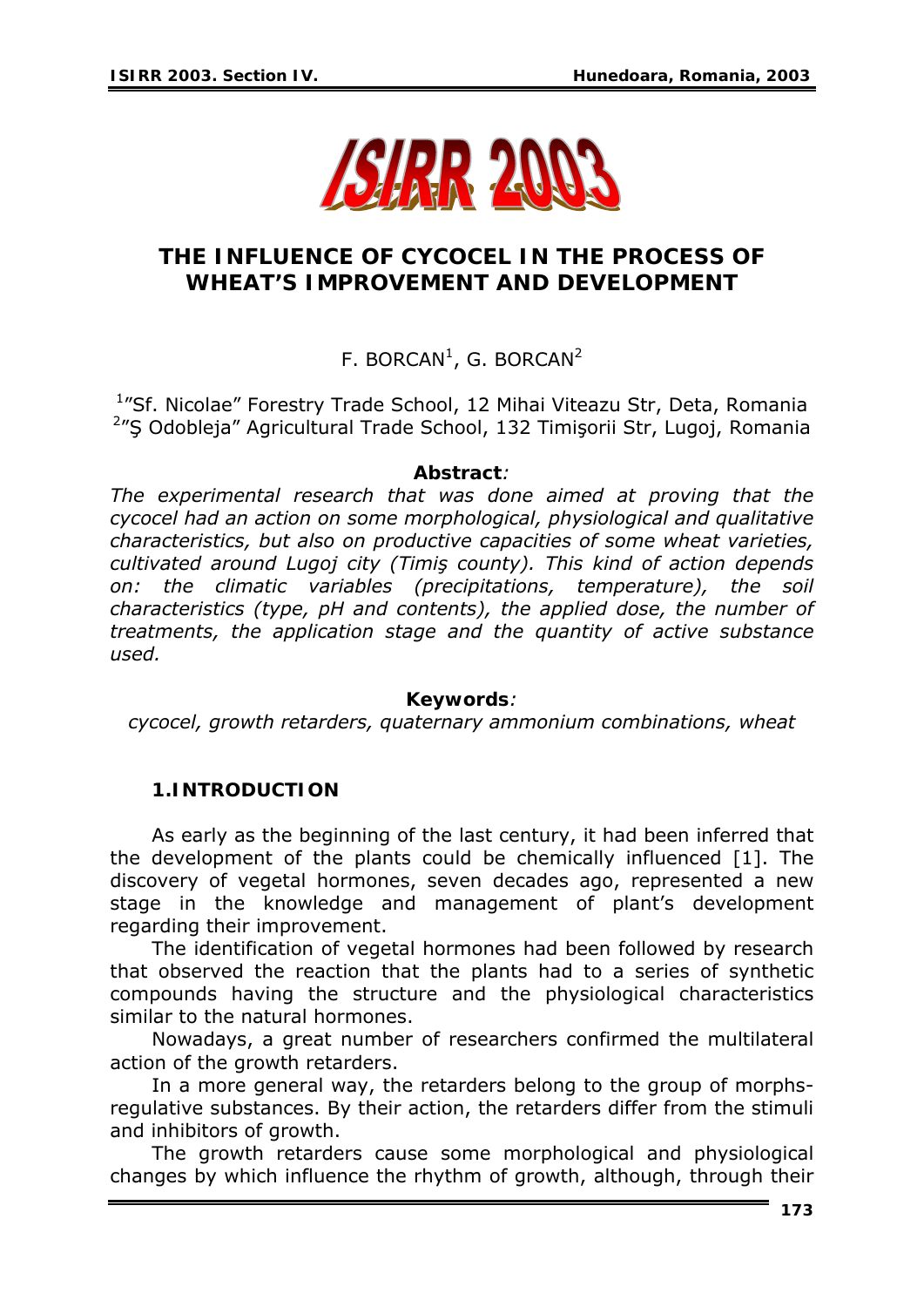action, they do not irreversibly stop the metabolically processes that are vital for the plant, they do not completely suppress the growth and do not affect the formation and the development of the reproductive organs, so that the plant's growth and their fertility potential are not diminished.

- The group of retarders contains [2]:
- nicotine derivates;
- quaternary phosphorus combinations;
- quaternary ammonium combinations [3].

Cycocel is a quaternary ammonium combination that has a similar structure to that of the choline.

 $CH<sub>3</sub>$  $H_3C$ —N – C $H_2$ -C $H_2$ -Cl  $CH<sub>3</sub>$  $N$  – CH<sub>2</sub>-CH<sub>2</sub>-CI  $\mid$  CI +

*Fig. 1. The structure of cycocel* 

The cycocel contains a chloride atom placed to the second carbon of the ethylene group, while the choline contains a hydroxyl group. The substitution of the hydroxyl group of the choline with a chloride atom has a great importance in what regards biological processes, because cycocel can not form esters, because it is short of –OH group.

Cycocel,  $C_5H_{13}Cl_2N$ , is a yellowish crystalline substance, with density of 1,15 g / cm<sup>3</sup>, soluble in water in which forms an acid solution (pH = 5,14), soluble in ethanol and insoluble in ether. It is volatile in proportion of 88 %; it has a molecular mass of 158,11 and melts at 245<sup>0</sup>C [4, 5].

## **2.METHODS AND MATERIALS**

 The cycocel's application can be done using one of the following methods:

• its introduction in the soil in pure state or mixed with ammonium fertilizer;

- the treatment of seeds before the sowing time;
- the sowing splash.

The action of cycocel depends on climatic variables and especially on precipitations.

The average annual quantity of precipitations between 2000 – 2002 had been of 761 mm, which compared to the average quantity of 606 mm registered during a decade, is 115 mm less.

The average annual value of temperature between 2000 – 2002 had been of 10,6 $^{0}$ C, 0,3 $^{0}$ C less than the average value of the temperature registered during ten years (10,9 $^0$ C), with average annual variations between  $10,2 - 11$ <sup>o</sup>C.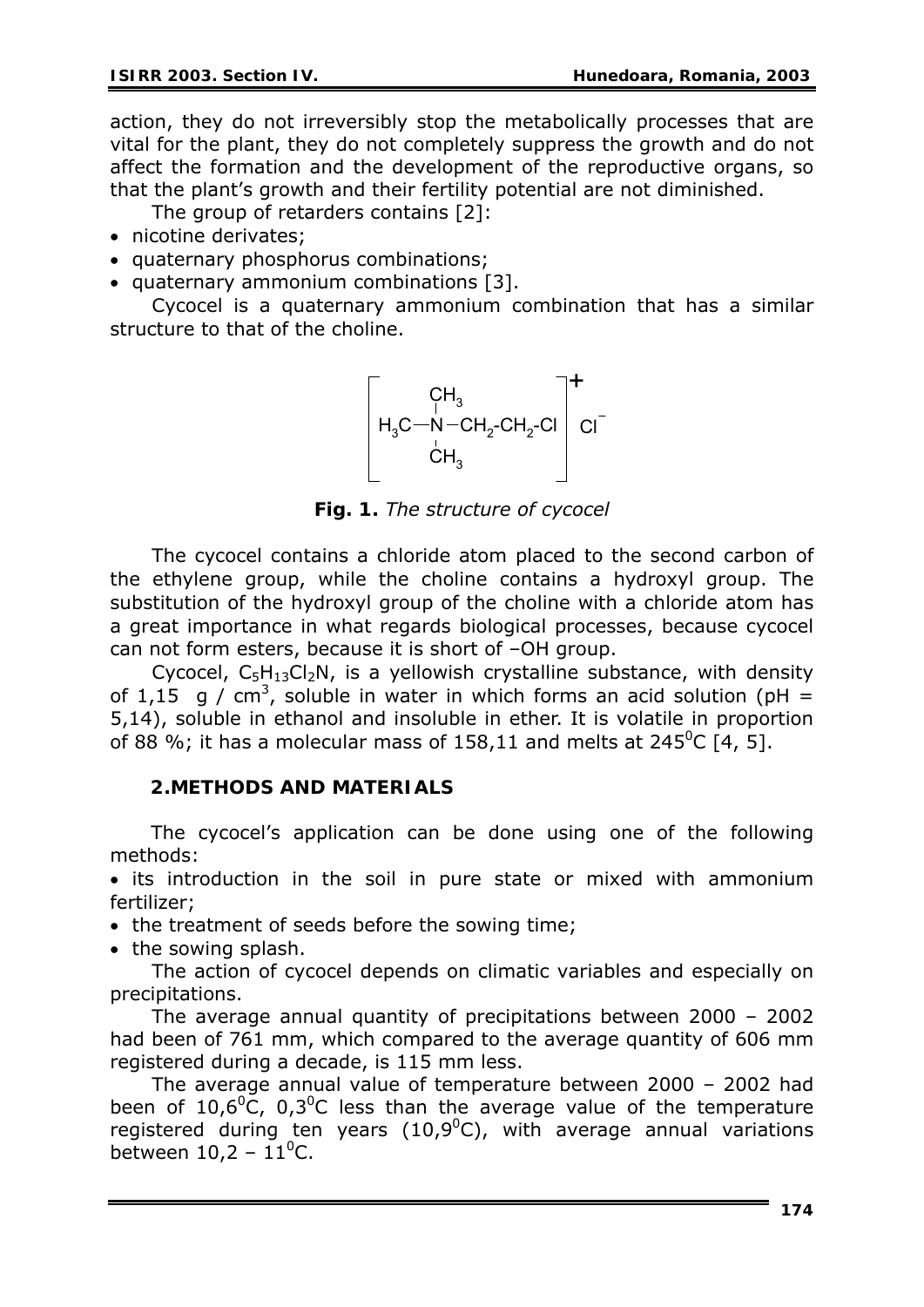The researches that had been done were placed on the soil of the second terrace of the Timiş river. This soil contains a poor acide pH (4,98 – 5,60) and superior layers of 3,6 % clay. The soil contains an average quantity of nitrogen, mobile phosphor and kallium. The water level is 2 – 3 m underground.

The cycocel used contained 40 % active substance and its administration was done on a foliage way, by adding a quantity of 400 liters water per ha.

With a view for establishing the best dose of active substance, the application stage, there had been different treatments. When it comes to the field experiences, the doses of cycocel were of 3, 6 and 9 kg per ha (1,2, 2,4 and 3,6 kg active substance). The treatment was done in three stuffing stages, when the plants had only  $4 - 5$  leaves and  $10 - 40$  cm height.

| The name of<br>the wheat<br>variety | The keeper of the variety                                   | The year of<br>registration | The length of<br>the straw |
|-------------------------------------|-------------------------------------------------------------|-----------------------------|----------------------------|
| Alex                                | Stațiunea de Cercetări<br>Agricole Lovrin                   | 1994                        | 95 cm                      |
| Apullum                             | Stațiunea de Cercetări<br>1992<br>Agricole Turda            |                             | 80 cm                      |
| Arieşan                             | Stațiunea de Cercetări<br>1985<br>Agricole Turda<br>(1995)  |                             | 90 cm                      |
| Lovrin 34                           | Stațiunea de Cercetări<br>1981<br>Agricole Lovrin<br>(1999) |                             | 87 cm                      |
| Lovrin 41                           | Stațiunea de Cercetări<br>1987<br>Agricole Lovrin<br>1997   |                             | 85 cm                      |

*Table 1. The characteristics of the wheat varieties, treated with cycocel* 

## **3. RESULTS AND DISCUSSIONS**

Among the actions of retarders, the most specific one is the shortening of the length of the wheat's straw by which the resistance potential is increased and prevents the falling phenomenon.

Out of the results that were obtained to the application of cycocel, it had been noticed that the length of the straw had shortened between 10 cm (Apullum) and 18 cm (Alex). The result was that the straw's length had significantly shortened to all the varieties researched in what regards the doses applied and the application stages of cycocel.

In the case of the wheat varieties that had been studied, it proved that the best dose was of 2,4 kg cycocel (active substance) per ha, applied at the stuffing stage, when the plants had  $4 - 5$  leaves and 20 – 30 cm height.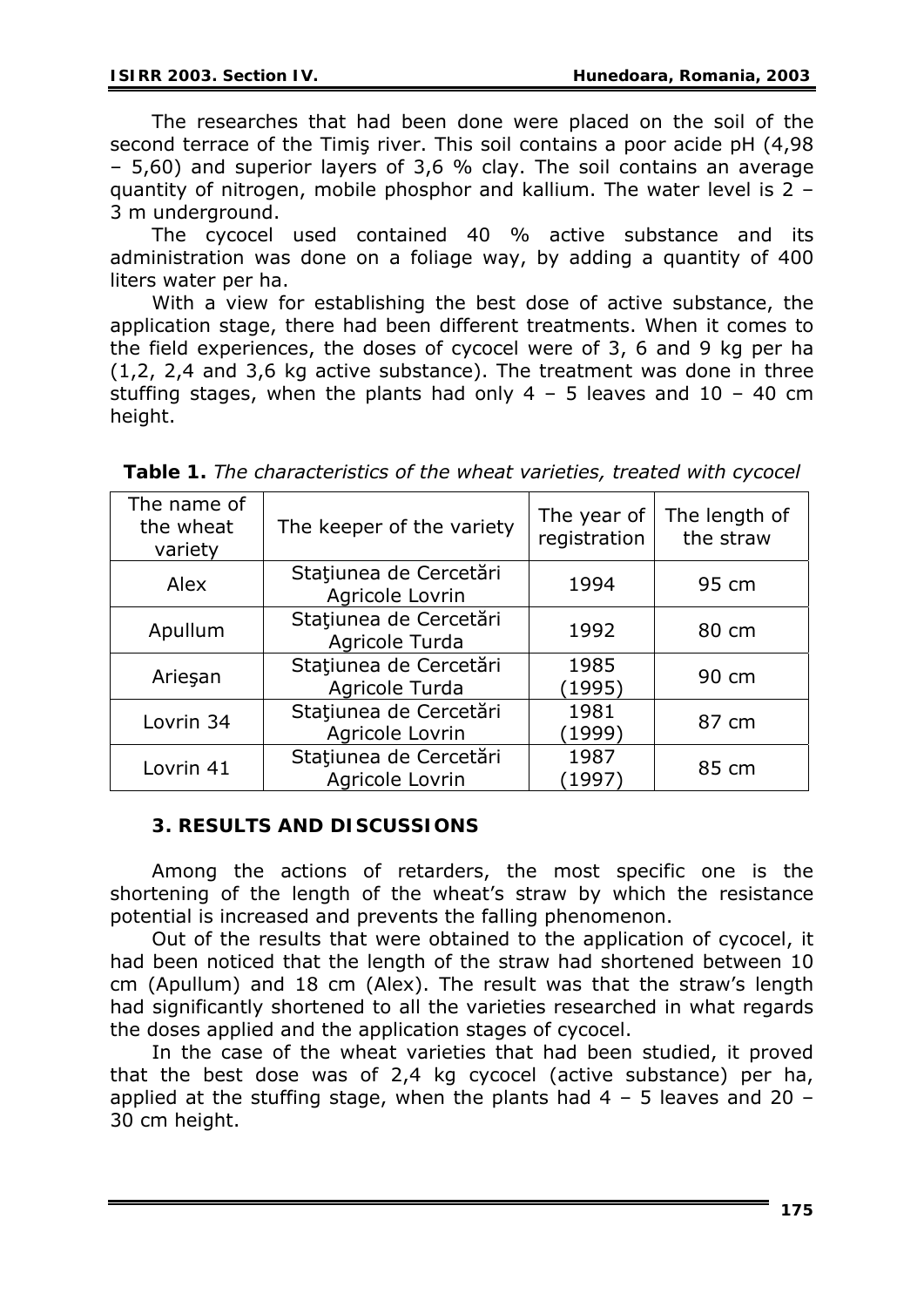

*Fig. 2. The influence of cycocel on the shortening of the straw's length regarding the dose and the application stage (s)* 

When the treatment had been many times repeated, there had been different results depending on the number of treatments. When there was applied only one treatment, the average shortening of the straw's length

| abses and application stages |               |                |            |            |            |  |  |  |
|------------------------------|---------------|----------------|------------|------------|------------|--|--|--|
| The wheat's<br>variety       | The year      | <b>The</b>     | The dose   |            |            |  |  |  |
|                              |               | application    | 1,2 kg $/$ | $2,4$ kg / | 3,6 kg $/$ |  |  |  |
|                              |               | stage          | ha         | ha         | ha         |  |  |  |
| Lovrin 34                    | $2000 - 2001$ |                | 3,322      | 4,012      | 4,087      |  |  |  |
|                              |               | 2              | 4,150      | 3,765      | 3,970      |  |  |  |
|                              |               | 3              | 3,785      | 3,765      | 3,790      |  |  |  |
|                              | $2001 - 2002$ |                | 4,367      | 4,122      | 4,120      |  |  |  |
|                              |               | $\overline{2}$ | 3,762      | 4,010      | 4,122      |  |  |  |
|                              |               | 3              | 3,847      | 3,772      | 3,762      |  |  |  |
| Lovrin <sub>41</sub>         | $2000 - 2001$ |                | 3,500      | 3,725      | 3,650      |  |  |  |
|                              |               | 2              | 3,725      | 3,600      | 3,550      |  |  |  |
|                              |               | 3              | 3,650      | 3,725      | 3,662      |  |  |  |
|                              | $2001 - 2002$ |                | 3,993      | 3,845      | 3,953      |  |  |  |
|                              |               | $\overline{2}$ | 3,898      | 3,881      | 3,987      |  |  |  |
|                              |               | 3              | 3,750      | 3,857      | 3,642      |  |  |  |

*Table 2. The wheat production under the influence of cycocel in different doses and application stages* 

was 7,07 cm, when there were applied two treatments was 10,53 cm and to three treatments was 13,8 cm. These results show a high efficiency of the retarders to the shortening of straw's length when the treatment is repeated.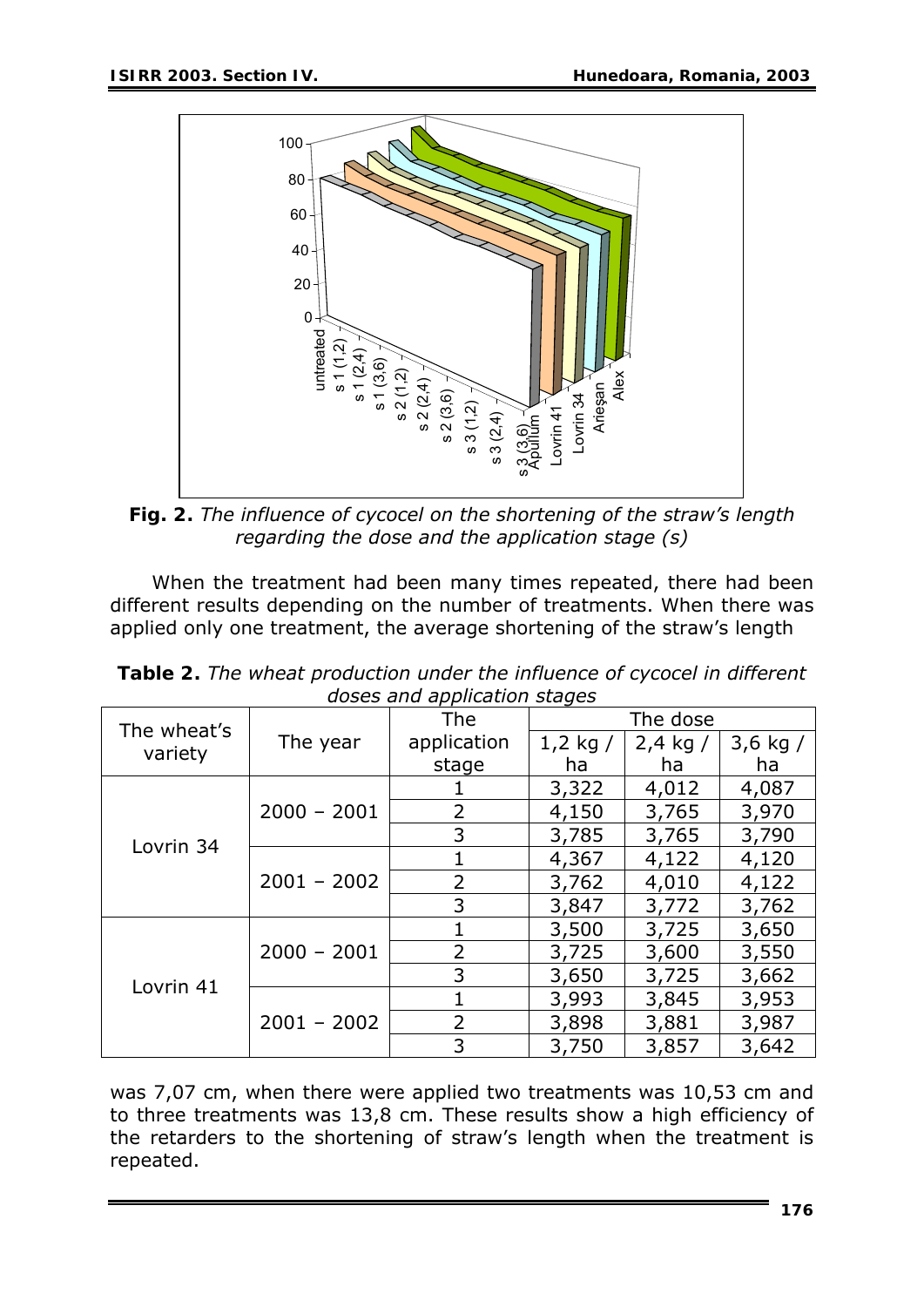In what regards wheat's production we observed and noticed in table 2 the values for Lovrin 34 and Lovrin 41 varieties. About the qualitative characteristics, we observed the absolute mass of 1000 grains and the gluten content regarding the dose and the application stage and noticed them in figures 3 and 4.



*Fig. 3. The influence of cycocel on the absolute mass of 1000 grains regarding the dose and the application stage (s)* 



*Fig. 4. The influence of cycocel on the gluten content regarding the dose and the application stage (s)* 

In our researches, the influence of cycocel on the wheat's resistance to hibernation and its tolerance to frost had been observed using doses of 1,2 and 2,4 kg per ha and the number of viable plants had registered an increase of 2 and 2,1% in comparison to the plants that were not treated with cycocel. These indicate a poor action of the retarder on the wheat's resistance to hibernation.